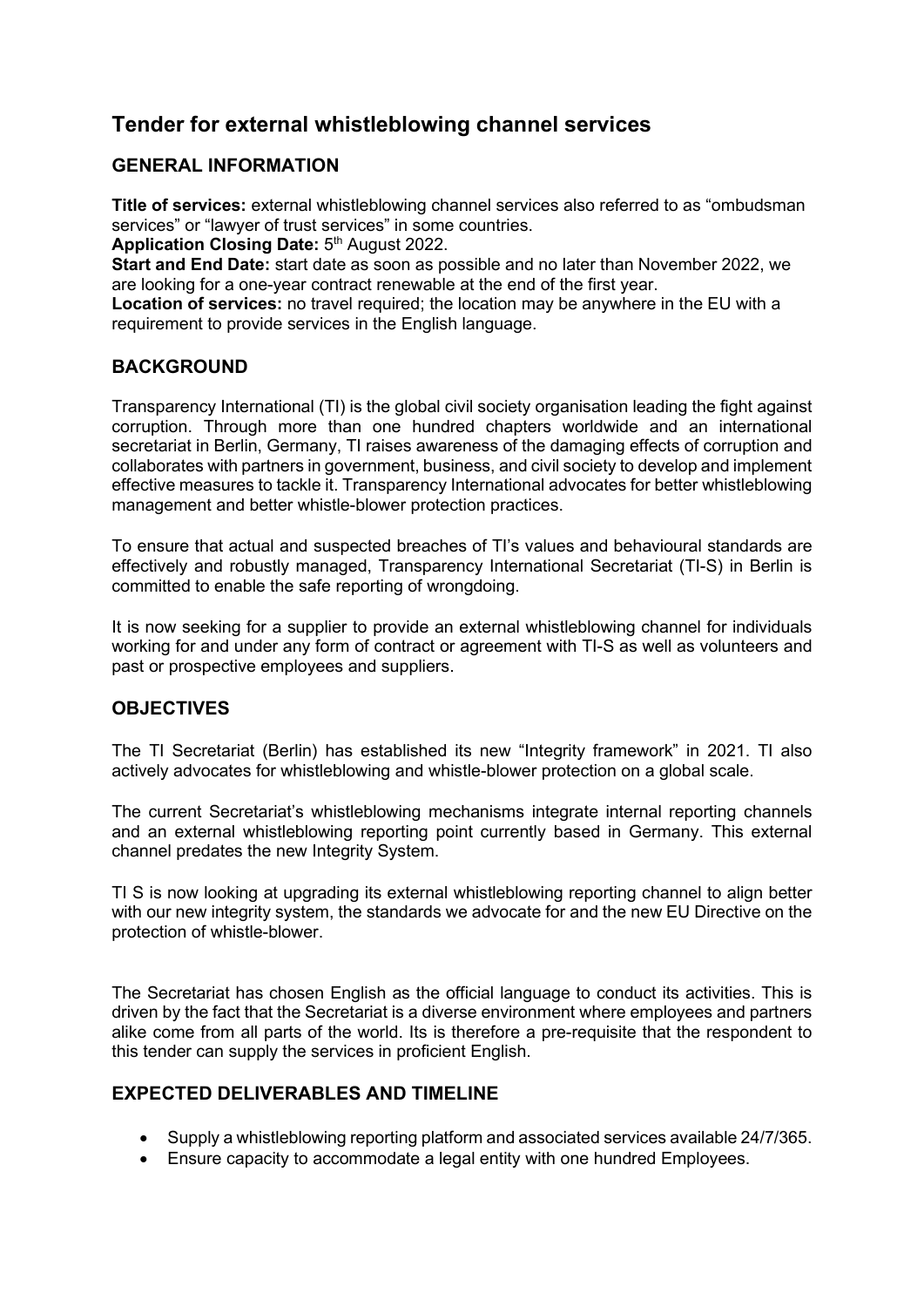- Provide the external whistleblowing channel service at minimum in the English language.
- Ensure the channel to report and the subsequent dialogue is accessible for those with disabilities, this may include phone or voicemail and call backs mechanisms for example.
- Ensure that incoming reports are acknowledged within 48hrs.
- Ensure that anonymity and segregation of duties with TI S is maintained as adequate.
- Provide guidance to the whistle-blower in the initial stages of the report, this may include a recommendation of alternative avenues and for emotional support as adequate.
- Advise the whistle-blower on any risks or limitations arising from a request for anonymity
- Function as an independent party through the screening and clarification dialogues associated with the report.
- Decide if the report should be referred to the TI S Secretariat and what are the conditions of referral to maintain confidentiality and anonymity if chosen.
- Agree with the whistle-blower about any disclosure to regulators or TI S
- Function as an intermediary during subsequent investigations when the case is referred to TI S.
- Ensures the conduct of these activities in compliance with whistle-blower protection standards and legislations.

### **SELECTION CRITERIA**

The Supplier should be able to deliver the services above and provide the following information, credentials, or examples in portfolio as part of their business proposal:

- Business registration in Germany or a European Union country.
- Confirmation of data hosting location, cloud please precise the data centre(s) country.
- Operating and pricing model
- Prices proposed
- Experience in managing whistleblowing channels for third parties
- Proof of compliance with information security standards (for example ISO27001, EuroPriSe or alternatives).
- Legal qualification of key personnel involved in the delivery of the services.
- Experience with multicultural environments.
- Demonstrating good anticorruption, compliance, and data protection practices.
- Experience in handling sexual harassment and discrimination reports.
- Experience in handling cases where mental health challenges are present.

#### **REMUNERATION AND COSTS**

The service providers should submit their estimated total fee as a lump sum (per month or per year).

Transparency International e.V. is registered as a non-for-profit association in Germany with VAT identification number DE273612486. EU reverse charge applies. Service providers registered in the EU but outside Germany should issue invoices with zero VAT.